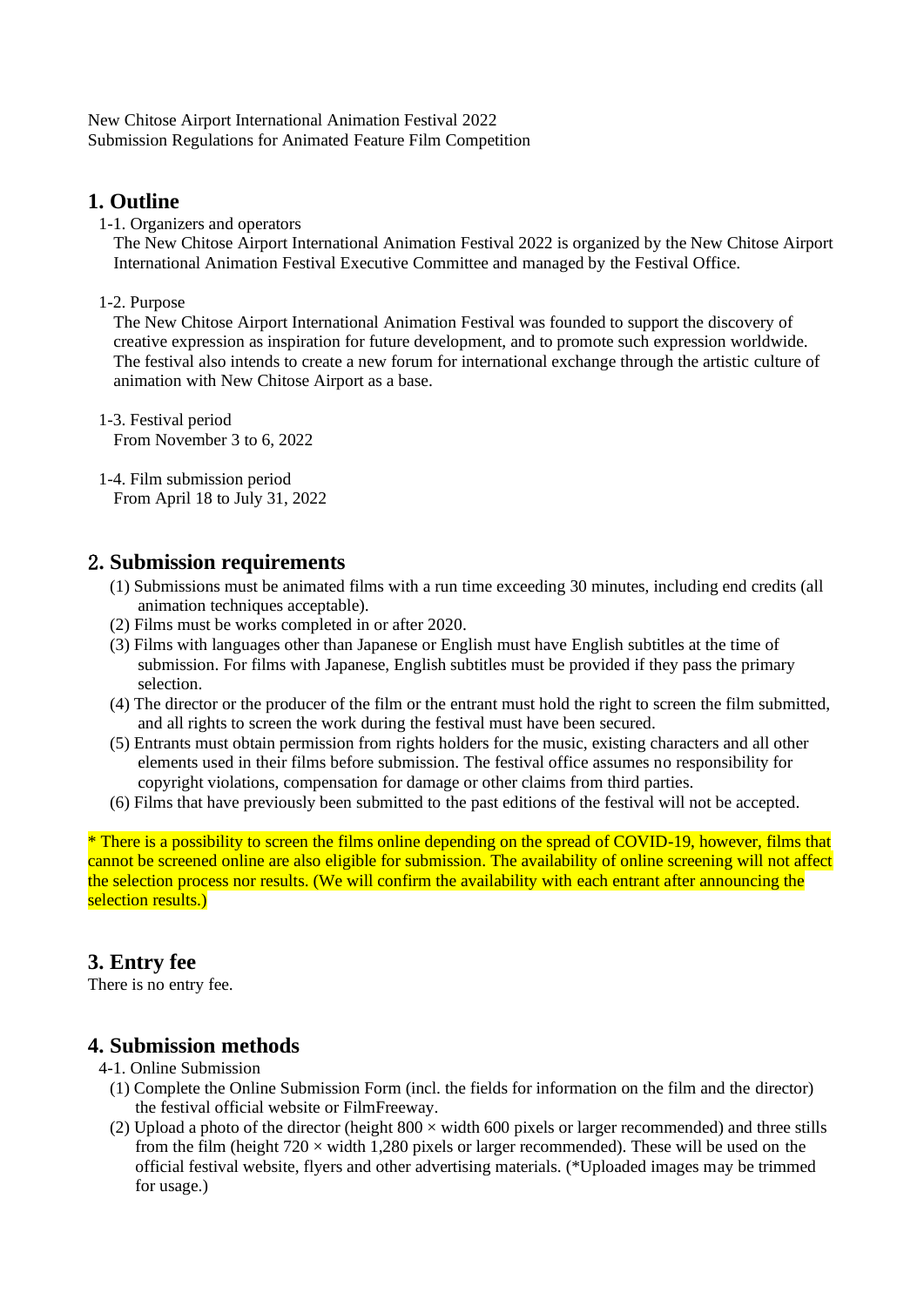- (3) The film must be made available for Internet streaming.
- 4-2. Translation and subtitles
- (1) The official languages of the competition will be Japanese and English.
- (2) For Japanese and other non-English films, entrants are advised to embed English subtitles. The festival office will handle subtitling of the dialogue from English to Japanese (limited to films that have passed primary selection). Accordingly, entrants submitting non-Japanese films are requested to draw up an English-language script to support the production of Japanese subtitles. The dialogue list (with timecodes) must be uploaded via the Online Submission Form.

## **5. Selection**

- (1) All submissions will be previewed by the selection committee.
- (2) The results of the selection will be notified directly to the applicants by e-mail by the end of September 2022 and will also be announced on the official website.
- (3) See the official website for information on Selection Committee members.

# **6. Onsite and Online Screening of films selected**

- 6-1. Onsite Screening
	- (1) The films selected will be screened in competition programs during the festival.
	- (2) Configuration of the competition programs and the screening schedule will be decided by the festival office based on the screening timeframe.

#### 6-2. Online Screening

Depending on the spread of COVID-19, the films that pass the primary selection may be screened online on a paid platform determined by the festival. In such a case, confirmation will be made with each film entrant on the availability of online screening. Even if you do not wish to screen your film online, it will not affect the selection process nor results.)

#### 6-3. Screening Fee

The festival will pay a screening fee as par the Festival Office regulations.

#### 6-4. Films for screening

- (1) Entrants of the film selected in the competition programs will be asked to send the screening copy to the Festival Office not later than September 19, 2022. Online data storage services may be used for this purpose. (Shipping and all other costs related to film submission are the responsibility of entrants.)
- (2) Films formats
	- DCP, QuickTime ProRes422, QuickTime H.264, mp4

## **7. Competitions and awards**

Each of the films that pass the primary selection will be considered for the final selection.

(1) The festival will elect International Jury members to judge the Feature Films. The International Jury may present the following awards as a result of deliberation during the festival.

| Award | Competition | prizes<br>rize.<br>money/extra |
|-------|-------------|--------------------------------|
| irand | Competition | 300,000                        |
| Prix  | Feature     | <b>JPY</b>                     |

The jury may also present other awards including Jury Awards and Special Mentions.

(2) Prize money will be remitted to award winners' bank accounts after withholding of the applicable tax.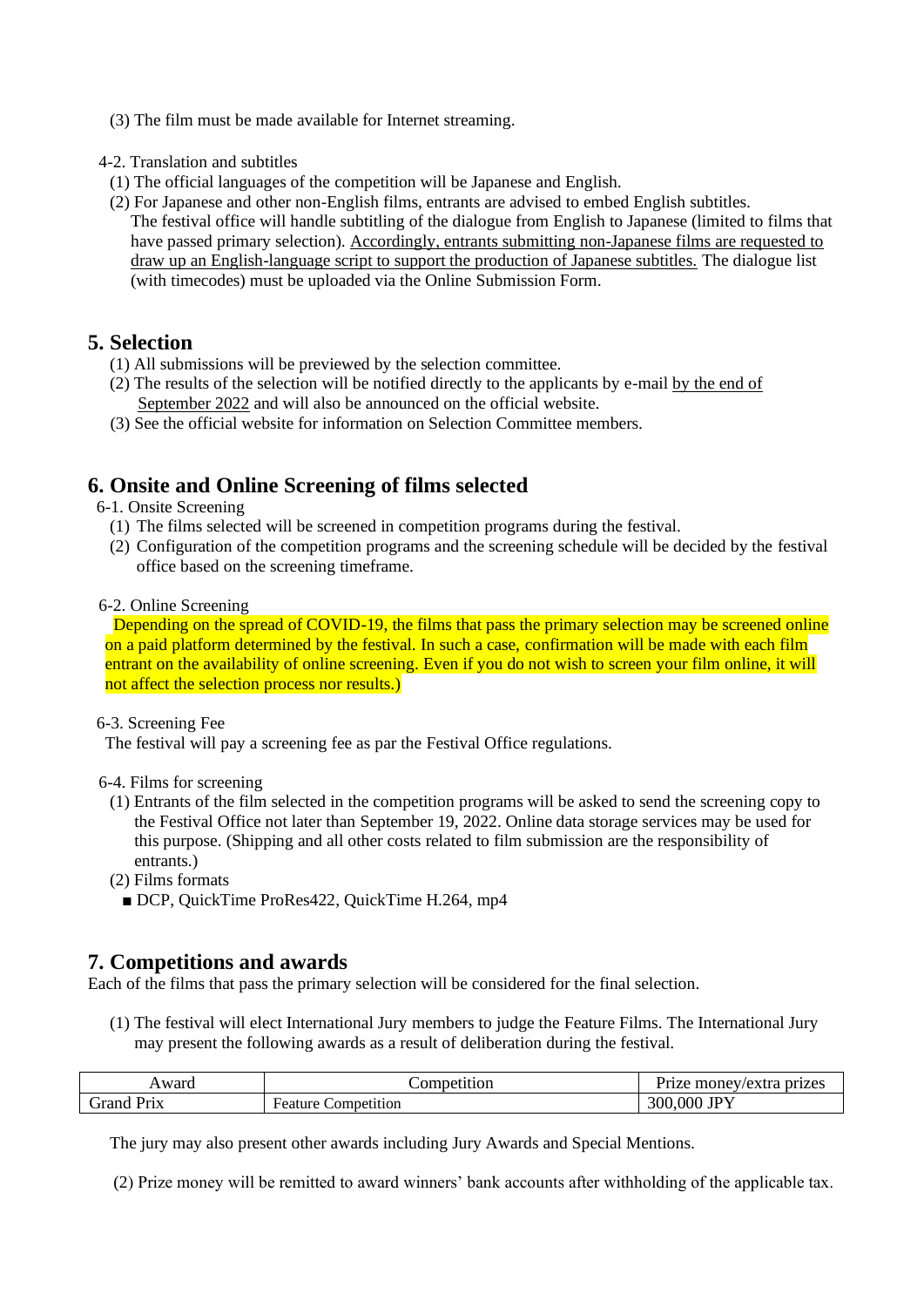(3) The festival office may establish other awards decided by different criteria.

### **8. Invitations**

The festival office will invite a filmmaker or a producer who satisfies certain conditions by covering related costs as described below. The detail is notified of the details by email after the selection.

As of April 18, 2022, Japan still has restrictions on new entries in place for each country and region as measures for COVID-19, and these restrictions are in flux depending on the status of the spread of infection. We regrettably have decided not to invite artists from overseas again this year as we are unable to guarantee invitations and accommodate equally. It pains us that the situation has been very distressing over the past years and we appreciate your understanding. For more information, please refer to the Ministry of Foreign Affairs website.

[\(https://www.mofa.go.jp/ca/cp/page22e\\_000925.html\)](https://www.mofa.go.jp/ca/cp/page22e_000925.html))

Filmmakers who are living or residing in Japan at the time of the festival are eligible for the invitation. However, please note that depending on the situation, all the invitations may be canceled.

■ Conditions for invitation

A director or producer whose work has been selected for the International Competition or the Japan Competition and is able to attend the Award Ceremony to be held on November 6, 2022 (one person per film).

Please note that it is compulsory to attend a talk session on any program held during your visit (ex. "Meet the Filmmakers").

■ If the condition is fulfilled, the festival will cover

- (1) Part of round-trip flight costs (as par the Festival Office regulations)
- (2) Part of accommodation during the festival (applicable only to hotels arranged by the Festival Office and only for one person)
- (3) Part of meals during the festival (by meal coupon, as par with Festival Office regulations)

### **9. Other notes**

9-1. Approval of film usage for publicity purposes

Entrants grant the festival office the right to use part of their submissions (less than 10% of the film's total length) and other related images (e.g., stills from the film) for festival publicity unless otherwise stated via the Online Submission Form.

9-2. Special screening

- (1) The submitted works may be screened in other programs outside of the competition programs. Entrants will be contacted for the screening as needed and we ask for your cooperation as much as possible.
- (2) After the festival, we would appreciate your consent to the extent possible to hold touring screenings for the promotion of the festival.

9-3. Understandings

- (1) No questions or objections to judgment results (such as requests for the disclosure of selection details or reasons for not being selected) will be accepted.
- (2) Any matters outside the range of these regulations will be discussed and determined by the New Chitose Airport International Animation Festival Executive Committee and the New Chitose Airport International Animation Festival Office.
- (3) Entrants sending submissions via the Online Submission Form and Filmfreeway will be deemed to have agreed to these regulations. Entrants are requested to read them carefully before submitting.